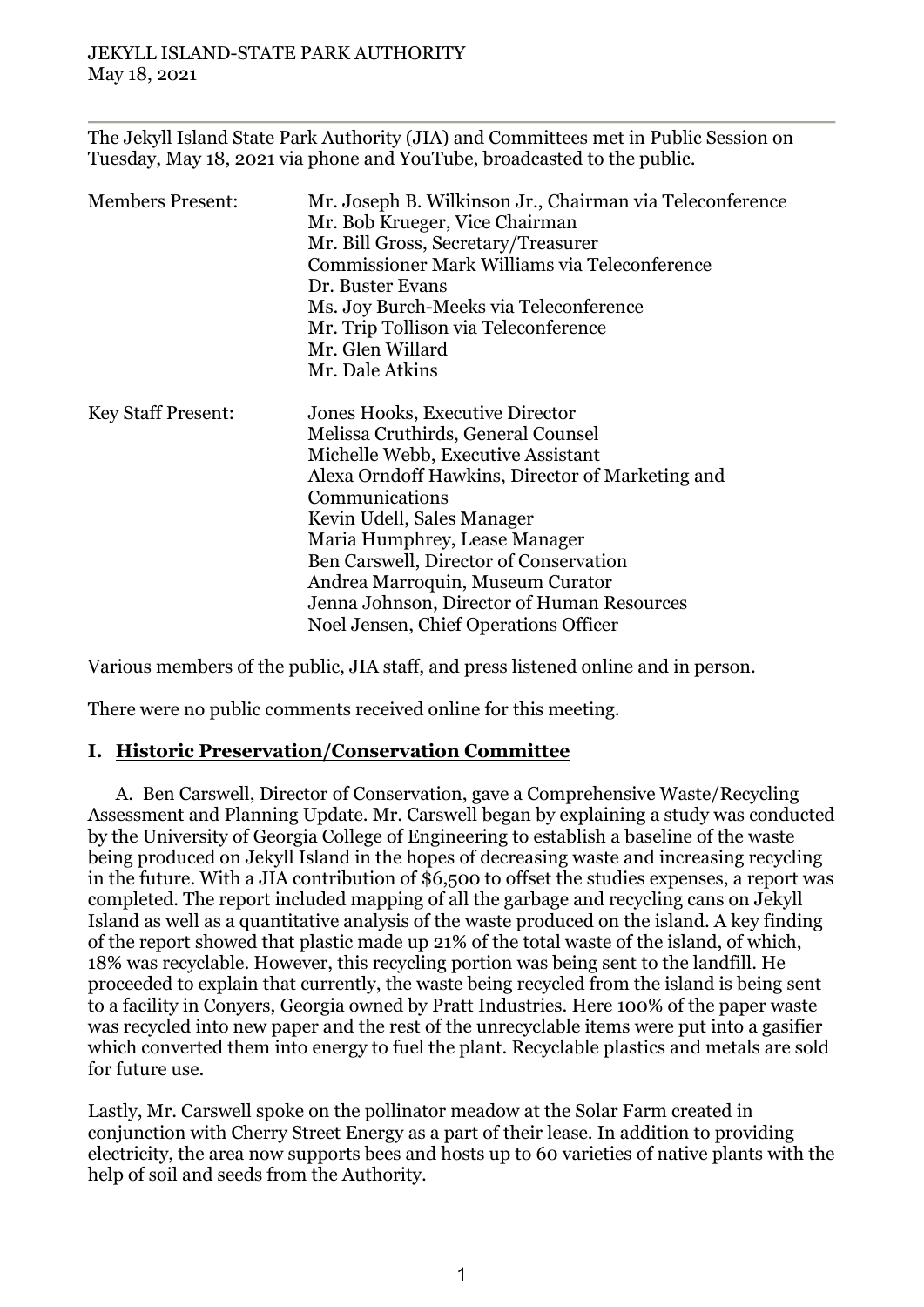Mr. Hooks and Mr. Carswell highlighted another key finding of the study which found that some businesses were working hard to use recyclable products. However, there was use of commercially compostable products, that could not be recycled in this region. The Authority would use this finding to better communicate with businesses to use more environmentally friendly products such 100% recycled plastics or biodegradable plastic instead.

There were no public comments received online.

# **II. Finance Committee**

A. Mr. Bill Gross, Finance Committee Chair summarized the April financials as presented in the meeting materials. Revenues for April were \$2,477,632, which was \$4000 less than budgeted for the year. Year-to-date revenues reflect a favorable \$1.4 million variance from budget and unfavorable \$197,000 variance from prior year-to-date. The largest variances from budget were traffic, which was \$197,00o greater than budgeted and the convention center was behind \$380,000. The campground was \$43,000 better than budgeted and showed a favorable \$486,000 from fiscal year-to-date. Hotel taxes were also better than budgeted and expenses were 13% better than budgeted. Year-to-date expenses were \$2.6 million less than budgeted and \$2.9 million less than prior year-to-date. The largest variances were Human Resources, off by \$101,000 due to vacant positions, advertising and sales by \$74,000 due to cutbacks during the pandemic, and maintenance as several projects were held back due to the uncertain circumstances with the pandemic. Net operating cash income was \$273,000 better than budgeted. The year-to-date net operating income was \$4 million better than budgeted and \$2.7 million better than prior year-to-date income. Total traffic was 133,944 vehicles, which was 94,000 better than April 2020. The year-to-date traffic count was 146,339 better than prior calendar year-todate. Hotel revenues were \$5.4 million more than April 2020 and the hotels had a 79% occupancy rate. Their year-to-date revenues were \$4.7 million greater than prior year-todate.

There were no public comments.

# **IV. Marketing Committee**

A. Alexa Orndoff Hawkins, Director of Marketing and Communications gave the report from the Marketing Department. Under the direction of Creative Director Claire Davis, the Authority Marketing Department recently won several awards at the Hermes Creative Awards for JIA publications. The four awards were: Platinum in the Illustration and Design category for the Jekyll Island Junior Ranger Field Guide; Gold in the Website Design Category for the Holly Jolly Jekyll campaign and website design; Gold in the Design category for the Jekyll Island Conservation Plan 2020, and an Honorable Mention in the Advertising category for the brand campaign launched for the summer in light of the pandemic. Also, several stories from the 31-81 publication had recently been featured in other large publications, namely the story of the ship The Wanderer as "The Water and the Blood" in The Smithsonian Magazine, as well as the "In Service of Others" which was published in Jacksonville Magazine. Both features centered around Black History on Jekyll Island. Ms. Hawkins noted that a new page on the website chronicled the timeline of Black History on the island.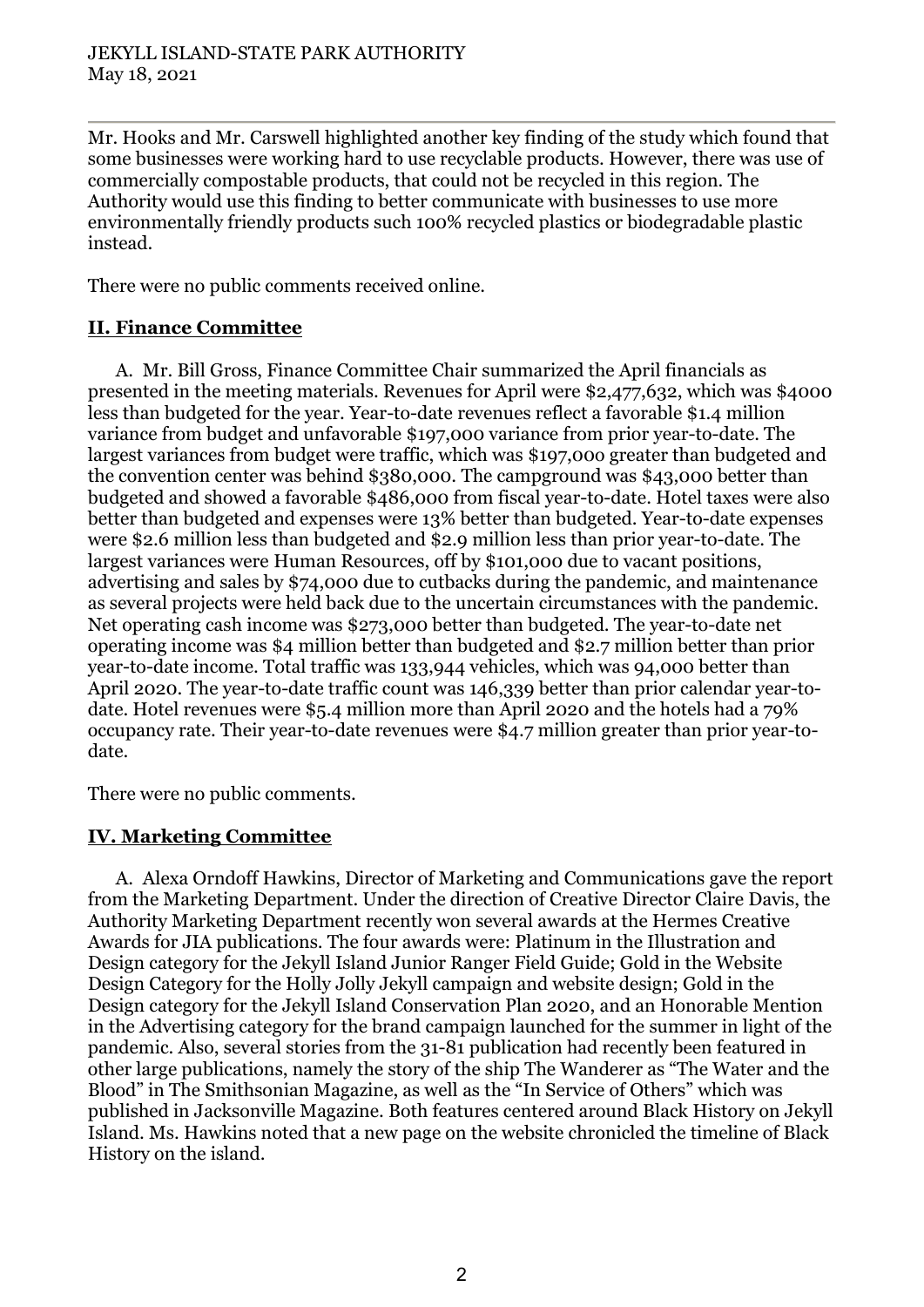Kevin Udell, Senior Sales Manager, then discussed group business at the convention center. Mr. Udell stated that 100 groups were definitively booked for May 2021-December 2022 and 20% of those will be new customers. These bookings would amount to \$13 million in hotel revenues and potentially a new record for the pace of bookings. For the rest of 2022, there are leads for 134 groups, 57% of whom are new customers. In conclusion, the Georgia State Republican Convention was planned for the first time on Jekyll in June 2021. The convention will bring in 2500+ attendees and May be the largest group in the convention center's history. Also mentioned was the Georgia Society of Association Executives in June 2022, which will return for the first time since 1998 with over 200 attendees.

There was no public comment.

### **VI. Committee of the Whole**

At the start of the Committee of the Whole Mr. Gross moved that items B, Request for Quotation #342 – Sewer Cleaning and Mapping Award – Appeal Hearing Decision; and D, Assignment of Lease for Caroline's Gifts, be removed from the agenda as both issues had become null.

Ms. Melissa Cruthird, General Counsel, explained that item D. the Assignment of Lease for Caroline's Gift was null as sale of the business was no longer moving forward. Therefore, there was no Assignment. Item B. for RFQ #342 Sewer Cleaning and Mapping Award – Appeal Hearing Decision was removed at the advice of the State of Georgia Attorney General's (AG's) Office. A protest of this RFQ was received regarding qualifications of the bidders. JIA staff has followed protest procedures and the Executive Director cancelled the solicitation. The State AG's Office advised as there was no denial, only a cancelation, the protestor had no grounds for a hearing.

The motion was seconded by Mr. Willard and the motion to remove the items carried unanimously.

A. Mr. Hooks and Andrea Marroquin, Museum Curator presented the Request for Proposals #366 – Phase I & II Archaeological Investigations of the Jekyll Island Golf Courses. Mr. Hooks introduced the project. Proposers are asked to bid on both phase I and II of the archaeological investigations to determine potential archaeological sites and cultural resources at the golf courses. This is of particular need due to the proposed Golf Master Plan. Ms. Marroquin stated that the consultant would then assess the significance of those resources and recommend the best course of action to mitigate potential damage to those resources. A final report would also document the entire investigation. Mr. Hooks noted that the endeavor would be coordinated with the Golf Operations and Maintenance Departments to ensure the least amount of disruption.

Mr. Hooks stated that Ms. Marroquin was not only the JIA Curator, but an archaeologist by training and had participated in previous studies. He noted that even when swimming pools are dug on Jekyll, Ms. Marroquin and her team survey the work for historic artifacts.

The motion to approve RFP #366 was made by Dr. Evans and seconded by Mr. Atkins. The motion was approved unanimously with no objections.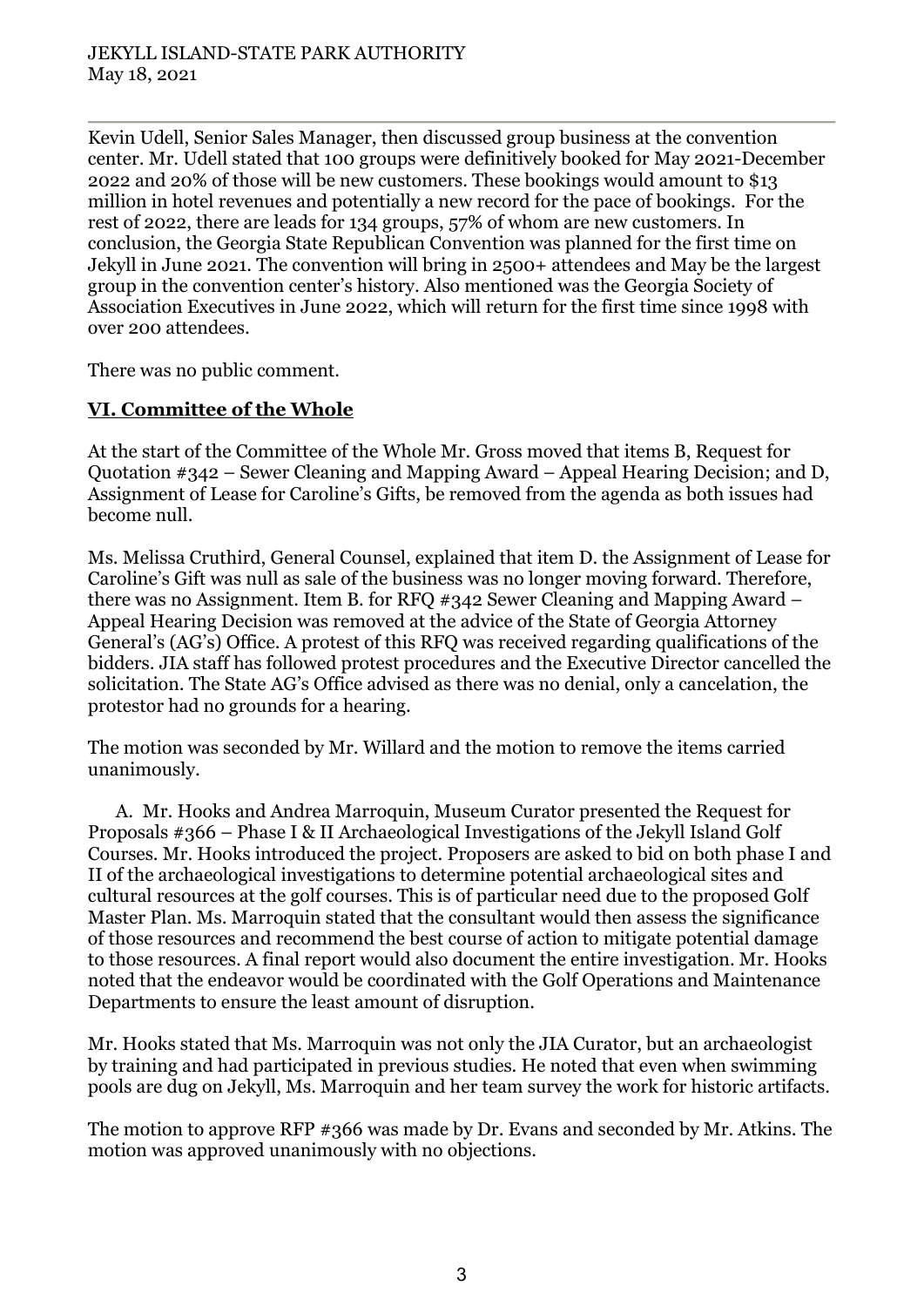C. Ms. Cruthirds then proceeded by introducing the Second Reading and Consideration of Adoption of Ordinance #O-2021-2, Rental of Certain Vehicles. Ms. Cruthirds began by stating that this ordinance was designed to manage the safety and traffic on the island's multiuse paths. The Authority had received many comments both for and against the proposed ordinance, and it had elicited discussion in the local community. She clarified for the Board that the proposed ordinance would only prohibit licensing to rent or deliver e-bikes to the island. Current owners of personal e-bikes would be allowed continue their use if the ordinance passed.

Ms. Cruthirds emphasized the proposed non-substantive wording change from the first reading. This change was from "no person shall be engaged in the business of renting vehicles on the island or for *use* on the island" to "no person shall be engaged in the business of renting vehicles on the island or for *delivery* to the island". This was to clarify that use was not forbidden, but that the rental of e-bikes off island to be brought in for use on the island was also prohibited.

Mr. Hooks clarified that the new ordinance would also not target pedal-assisted mobility aids, which generally only go up to 20 mph. The ordinance instead targets e-bikes with throttles as these can exceed 25 mph and be potentially dangerous when used on sidewalks amongst walkers and regular bikers. He also noted that the ordinance would forbid e-bike tours and require regular bike tours to be licensed. Therefore, the Authority could limit such tours to a reasonable group size on the bike paths. According to Mr. Hooks, presently licensing does not limit the number of bike rentals, just the number of bike rental opportunities available on the island. In the future, in accordance with recommendations of the capacity study, the number of bikes available for rent may need to be restricted.

The motion to approve was made by Mr. Gross and seconded by Mr. Willard. The motion was approved unanimously with no objections.

E. Ms. Cruthirds then discussed the First Amendment to Rental Agreement with Lighthouse Trolleys. She explained that this amendment would simply entail moving the leased parking spots for the trolleys to the opposite side of the parking lot. This amendment was proposed to due to the discovery that the trolleys were visible in the background of photos taken at the nearby Morgan Center, frequently used for formal events such as weddings. The owner of Lighthouse Trolleys, Mr. Fendig, was agreeable to the minor change.

The motion to approve was made by Mr. Atkins and seconded by Mr. Willard. The motion was unanimously approved with no objections.

F. Mr. Hooks then gave the Executive Director's Report. He began by reminding members of the Finance Committee that the committee meeting to review budget recommendations for 2022 would be held on June 2nd at 9:30 a.m., Board members not on the committee were welcome to call in and join.

Ms. Jenna Johnson, Director of Human Resource then discussed staffing shortages. Ms. Johnson stated there were 34 positions within the Authority vacant, which was an abnormally high number. She stated that currently of 105 positions in amenities and public services, only 88 were filled. She noted that as these positions do not require extensive skill or education, the hourly wage was less than \$15 an hour. She noted that as the governor of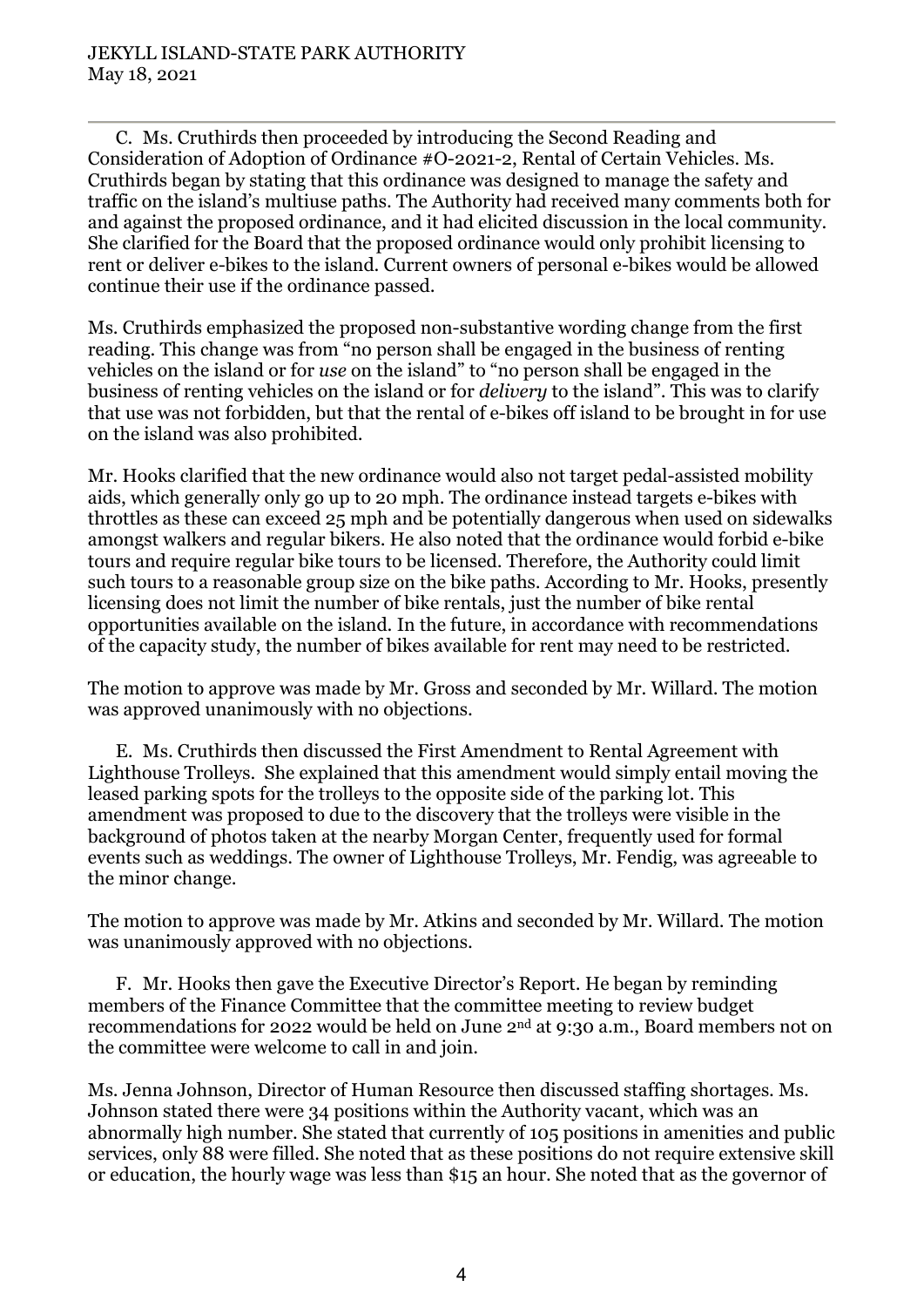Georgia and Department of Labor had announced the State would be leaving the federal unemployment benefits system, and it was believed there would be a rise in applications.

Dr. Evans asked Ms. J. Johnson how long it had been since the JIA has preformed a comprehensive salary compensation study. Ms. Johnson stated that while the Authority constantly looked at the market in this region and what other local businesses are advertising for wages, a formal salary study had not been completed in a while.

Mr. Hooks then updated the Board about the departure of Ms. Kate Harris, Director of Strategic Partnerships for over two years. She recently resigned to pursue other opportunities. Following this, he introduced Ms. Anna Trapp, who will be replacing Ms. Webb and will be able to train with her for several weeks before Ms. Webb departs.

Next, Mr. Hooks gave the Board a report regarding the Master Plan Update process with the University of Georgia Carl Vinson Institute of Government. He stated that the first public input session to discuss the Master Plan will take place June  $16<sup>th</sup>$  from  $5:00 - 7:00$ p.m. He stated that the opportunity to attend this meeting will be publicized on the website. An online survey is now available through June 30, 2021. Board members were reminded about their interview opportunities.

Mr. Hooks stated the Ordinance revision project was underway. The consultants were currently working with staff and a public meeting would be scheduled for the future. This concluded the Executive Director's report.

G. Acting Chairman Krueger gave the Chairman's Comments. Mr. Krueger stated that much was going on with the island and that it was an exciting and hopeful time to be a part of the island's future. Mr. Wilkinson was participating on the phone and did not have any comments.

Mr. Krueger then opened the floor to public comments. There was one comment received from resident Mindy Egan. Ms. Egan began stating her belief the Authority's efforts to include input from residents, visitors, and other members of the public had greatly improved. She was thankful for the livestreamed Board meetings. She then shared a personal story with Board about her husband having a biking accident on a Jekyll Island Road, causing them to consider safety issues on the island. Ms. Egan's public time expired, but she also delivered written copies of her comments to the Board.

The Board moved directly into the Board Meeting.

### The Jekyll Island State Park Authority (JIA) Board Meeting May 18, 2021

The roll was called, and all members were present.

1. Mr. Atkins moved to accept the minutes of the April 20, 2021 board meeting as presented. The motion was seconded by Mr. Willard. There was no discussion, and the minutes were approved unanimously.

2. Approval of Request for Proposals  $\#366$  – Phase I & II Archaeological Investigations of Jekyll Island Golf Courses, a recommendation of the Committee of the Whole, was carried by unanimous consent.